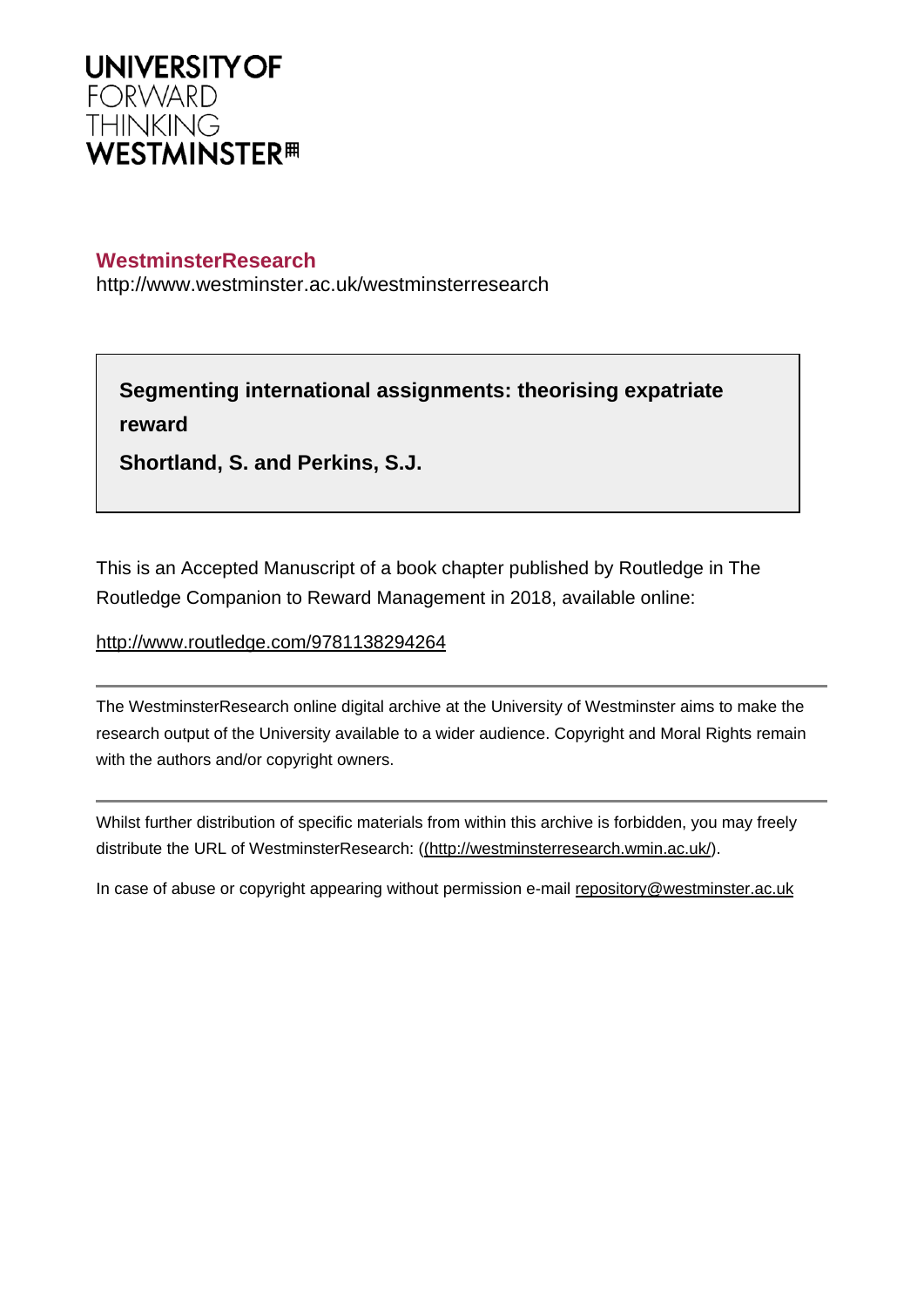#### **Segmenting international assignments: theorising expatriate reward**

Dr Susan Shortland, Senior Lecturer in HRM, University of West London and Professor Stephen J. Perkins, Professor Emeritus, London Metropolitan University

### **Introduction**

When designed and implemented effectively, international assignment reward policies support the acceptance of expatriation, employee satisfaction and motivation outcomes (Shortland and Perkins, 2016). But when poorly constructed, costs can increase and barriers to current and future mobility can be created (Air Inc., 2016). The role of theory is to help Human Resource (HR) and Global Mobility professionals predict how expatriate reward policy design can best support and deliver organisational goals in relation to international mobility. However, there is relatively little theory to guide effective design of expatriate rewards (Harvey and Moeller, 2009). As multinational companies (MNCs) increasingly segment their international assignment policy portfolio (Air Inc., 2016, 2017) unintended consequences can result in potentially detrimental assignee perceptions of inequity and organisational justice. These can lead to unwelcome return on investment outcomes such as assignment refusal, poor performance or early return.

This chapter begins by briefly examining the typical content of expatriate reward policy. Following on from this, it addresses the trend to segment international assignment policies to reflect different assignment types and provide flexibility to organisations, while simultaneously attempting to reduce costs and maximise expatriate return on investment. It then takes as its focus theoretical frameworks that can help expatriate reward professionals to predict outcomes of their policy design choices. In so doing, it first examines the role of equalising differences or compensating differentials theory (Rosen, 1986) as a basis to justify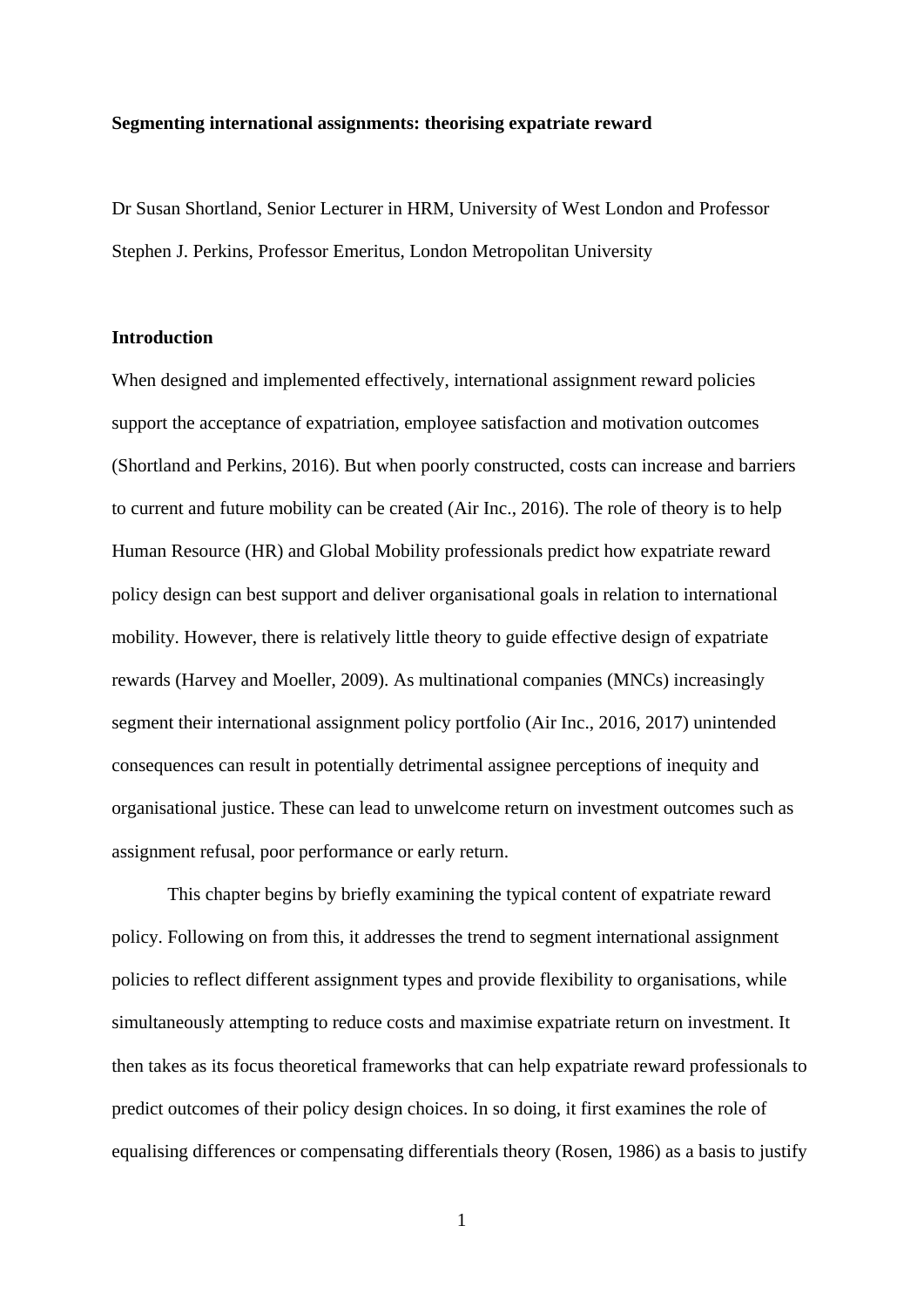differential treatment in expatriate reward within a segmented international assignment policy suite. Next, it reviews the impact of equity (and perceived inequity) (Adams, 1963) within a segmented policy approach on assignees' potential willingness to accept assignments and remain satisfied with - and motivated by - reward policy while on assignment.

Finally, the chapter draws upon the organisational justice literature to consider the reasonableness of procedures, the context surrounding these and the (unintended?) consequences of policy outcomes (Byrne and Cropanzano, 2001; Colquitt, Greenberg and Zapata-Phelan, 2005; Hansen, Byrne and Kiersch, 2013). 'Distributive' justice (Chory and Kingsley Westerman, 2009; Homans, 1961) is proposed as an appropriate theoretical framework to help predict assignees' evaluation of what they receive compared to others; 'procedural' justice is set out as a frame to assist policy implementers to determine how outcomes are allocated (Palaiologos, Papazekos and Panayotopoulou, 2011); and 'interactional' justice is presented to address how decisions are communicated and implemented (Brown, Bemmels and Barclay, 2010; Gilliland, Gross and Hogler, 2014).

#### **Expatriate reward policy content and segmentation**

Expatriate reward policy is most usually linked to home-based pay with additional elements included as allowances and benefits to ensure that expatriates are no worse off (and, theoretically, no better off) by undertaking an international assignment. Known as the 'balance sheet', this home-based pay approach creates equity between those individuals from the same sending home country (Perkins, White and Jones, 2016). The additions to basic salary paid to keep assignees 'whole' include housing and utilities, cost of living, and education allowances, their aim being to ensure that the assignee and family are not disadvantaged financially. In addition, compensatory payments to address issues such as disruption to family life include foreign service, mobility, relocation, disturbance, hardship and danger premiums, and spousal allowances. Rest and relaxation leave from designated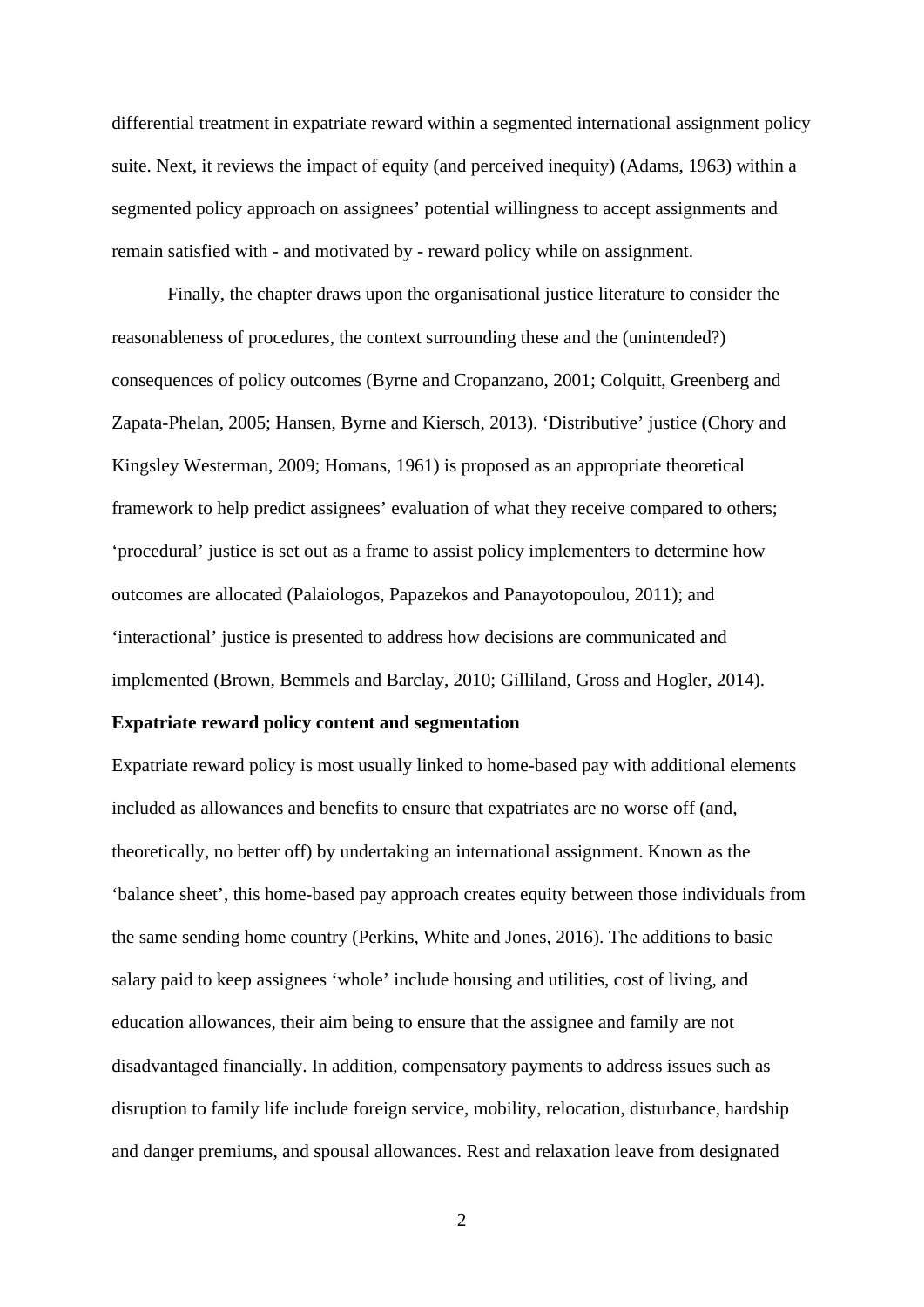hardship/danger areas, home leave flights, transport costs to and from the host location, emergency assistance, medical insurance, pension continuity, temporary accommodation, household goods shipments, tax and visa advice/support and an array of other benefits are also typically included in the package (Kroeck and Von Glinow, 2016). While the aim is to ensure there is no financial detriment, the outcome is usually highly financially beneficial to assignees (Perkins and Shortland, 2006).

Cost control has become increasingly significant to organisations, and thus the use of the balance sheet is giving way to international assignment reward policy alternatives (Brookfield, 2016). These include approaches such as host-based pay (the assignees receive local terms and conditions in the host country) or host-plus arrangements (local terms but with some recognition of the additional costs faced by assignees). Under such arrangements, reward equity lies within the host country, with expatriates being treated similarly to local nationals (Perkins and Shortland, 2006). Globalist reward systems are also in evidence, although these are less commonly applied (Air Inc., 2017), whereby equity in relation to other individuals rests within the globally mobile assignee population (Perkins and Shortland, 2006).

To design and implement an expatriate reward policy requires taking into account that international assignments are not all the same. Thus, reward policies need to address differing situations but ensure cost effectiveness and equity as far as possible (Kroeck and Von Glinow, 2016). Indeed, according to current practitioner research, 17% of organisations segment their policy by business reason, 7% by employee level, and 4% by region/geography (Brookfield, 2016). Air Inc. (2017) reports that HR and Global Mobility professionals manage an average of 4.5 different international assignment policies in their organisations (4.9 in North America; 4.4 in Europe; and 3.0 in Asia Pacific). And the trend is for greater differentiation between policy types (for example, by length and/or purpose) as organisations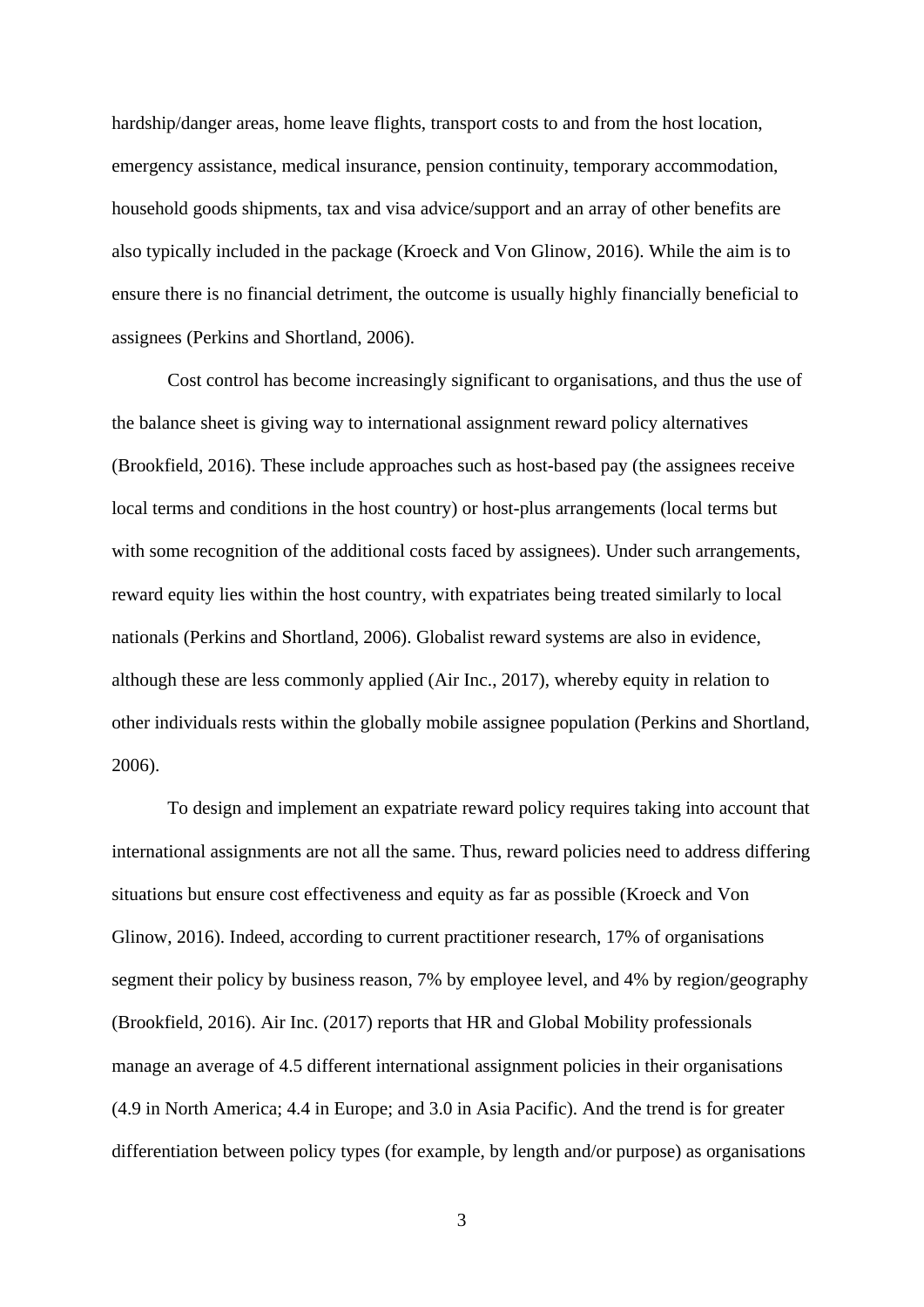strive to contain expatriate costs and reduce assignment administration. Thus, while the majority of organisations operate long-term and short-term assignment policies, additional policy types are increasingly being developed and implemented. These include: commuter assignments, developmental/graduate assignments, globally mobile cadres, rotators, and volunteer assignments. In addition, policies are being designed specifically for locally hired non-nationals, business travellers and international one-way transfers (Air Inc., 2016, 2017). As these forms of international mobility become used more frequently, so the need for a segmented international assignment policy to address expatriate reward by assignment type becomes ever more desirable or necessary. To determine the appropriate reward elements and their emphasis in policy and practice therefore requires consideration of necessary differentials and justification of their emphasis for particular assignment types. This leads us to review relevant theory in this regard.

### **Equalising differences/compensating differentials**

Rosen's (1986) theory of equalising differences or compensating differentials provides a relevant framework for analysis of both the content of expatriate reward policies and the differences in compensation and benefits applied to different purposes, lengths and patterns of international mobility. He argues that favourable employment and working conditions are attractive to workers and thus individuals are willing to undertake these jobs at wages lower than average. In contrast, jobs with unfavourable working conditions require the payment of differentials or premiums to provide additional compensation so as to be attractive to workers. Rosen (1986: 641) states that compensating differentials aim to equalise "the total monetary and nonmonetary advantages or disadvantages among work activities and among workers themselves". At first glance, the offer of expatriate employment appears an attractive proposition; particularly given the literature that highlights its role in providing career advantage (Dickmann and Baruch, 2011; Orser and Leck, 2010). The provision of additional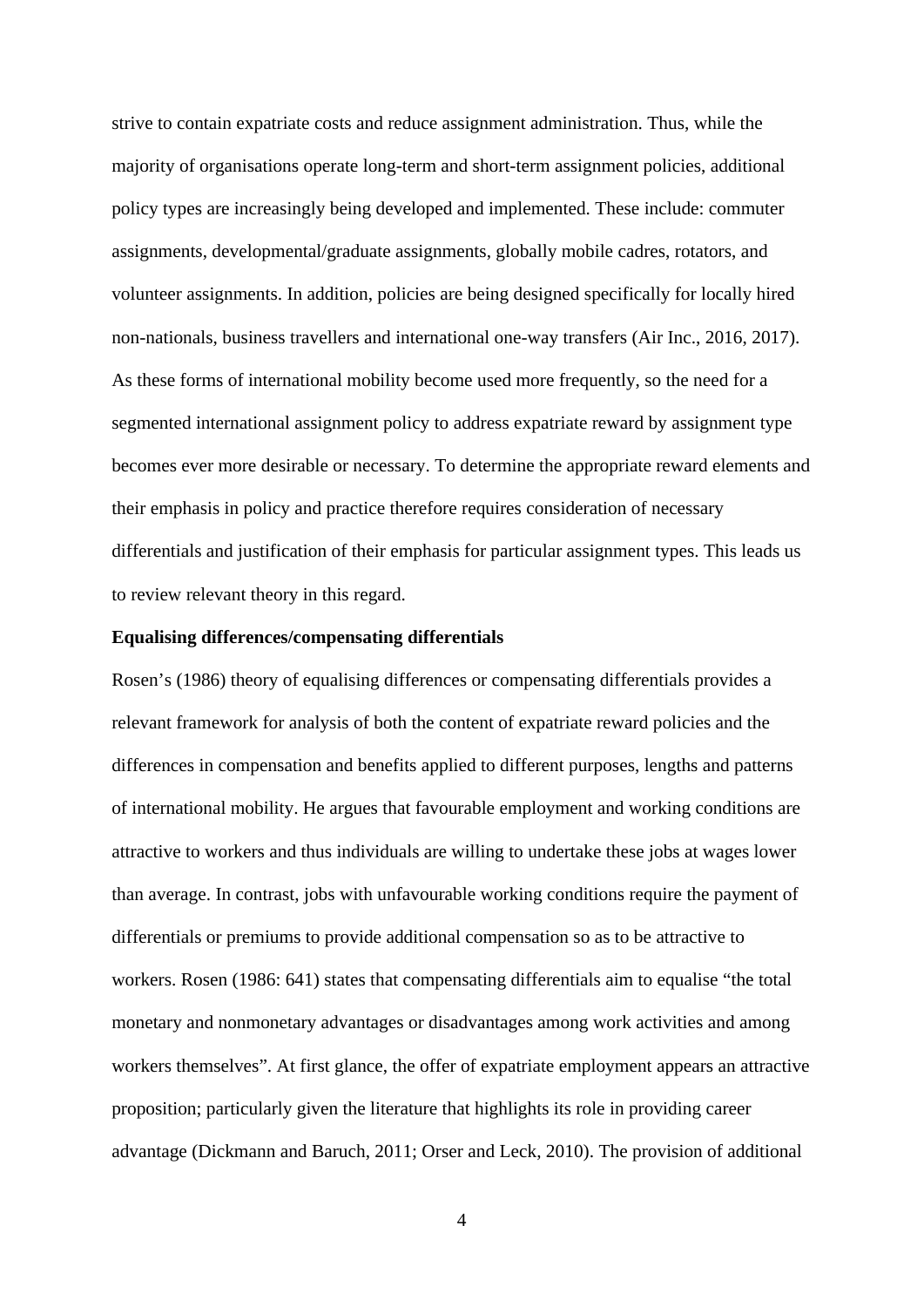monetary and non-monetary rewards therefore seems unnecessary to support an expatriate workforce. Yet we know that unless the reward package is enhanced to be considered suitable by prospective expatriates, especially in regard to particular elements such as salary, housing, cost of living payments, and healthcare, the assignment is likely to be refused (Sims and Schraeder, 2005; Warneke and Schneider, 2011).

Rosen (1986) draws attention to a variety of factors which he proposes require compensating differentials. These include: working conditions that pose a risk to life and health, such as pollution exposure; differences in the weather/climate, crime and crowding; working hours and the scheduling of working time; and job insecurity. In addition, he suggests that jobs that might lead to potential failure linked to unpredictable outcomes from the work environment and/or alternative career choices will need to be addressed in terms of equalising differences. Work that requires investment in on- and/or off-the-job training also might lead to the requirement for compensating differentials. These factors all have a bearing on expatriate reward. For example, hardship or location premiums are designed to address geographical differences that present a challenge to employees living outside of their home countries (Perkins and Shortland, 2006). Expatriates are typically reported as working long hours with a high degree of encroachment of working time into their family lives, particularly as their roles can involve significant business travel and communications across time zones (Fischmayr and Kollinger, 2010; Shortland, 2015; Shortland and Cummins, 2007). While expatriation is considered to provide career growth, this is by no means certain and insecurity and uncertainty in regard to job opportunities on repatriation have been well-documented throughout the decades (Forster, 1992; Kroeck and Von Glinow, 2016; Tung, 1988).

Working in a different culture and language requires adjustment to overcome culture shock before full productivity can be achieved and even then there is no guarantee of assignment success. Although employers typically provide necessary training to address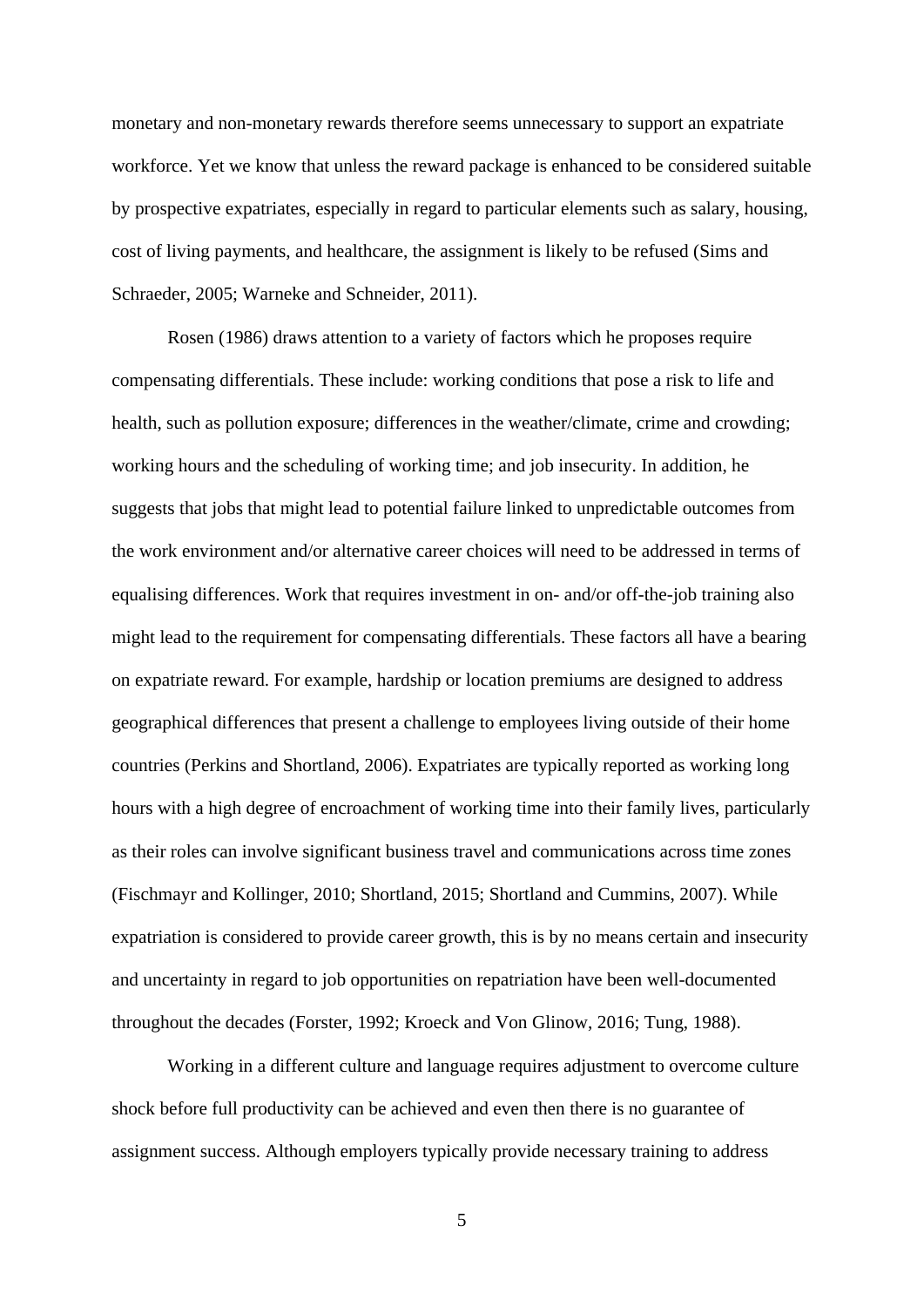cultural and language differences so that expatriates can manage effectively in the foreign environment, personal investment in time spent undertaking training programmes (such as culture and language training) is needed to reduce the risk of assignment failure (Perkins and Shortland, 2006).

Given these factors, it is typical to see the application of premiums, allowances and non-cash benefits to address the specifics that differentiate an organisationally-assigned expatriate worker from a home-country based employee. Expatriate reward policies do not, however, apply a one-size fits all approach in relation to the provision of compensating differentials. Different types of assignments are typically rewarded differentially, i.e. a suite of reward policies will contain specific components reflecting the nature of the differences between assignments (Perkins *et al*., 2016). Thus, developmental assignments such as those designed for graduate trainees and trainee executives are expected to be less 'rich' in content as the 'reward' for the individual from undertaking them comes from the employer investment in their training and development (Perkins and Shortland, 2006). Commuter assignments can be relatively poorly supported in reward policy (often aligned to business travel rather than expatriate assignments); short-term assignments are typically less wellprovisioned in policy compared to long-term assignments (Kroeck and Von Glinow, 2016; Perkins *et al*., 2016). Yet although short-term, commuter and other types of 'flexpatriate' assignments, such as rotational working, all involve relatively limited periods of time abroad, they are usually unaccompanied and thus involve family separation, and are disruptive to the individual in terms of travel requirements (Shortland, 2015).

Long-term assignments (typically accompanied) are usually the best rewarded financially. The most common approach used to determining reward components is the home-based balance sheet under which a comprehensive range of allowances and fringe benefits are provided to the employee to equalise or compensate for various factors involved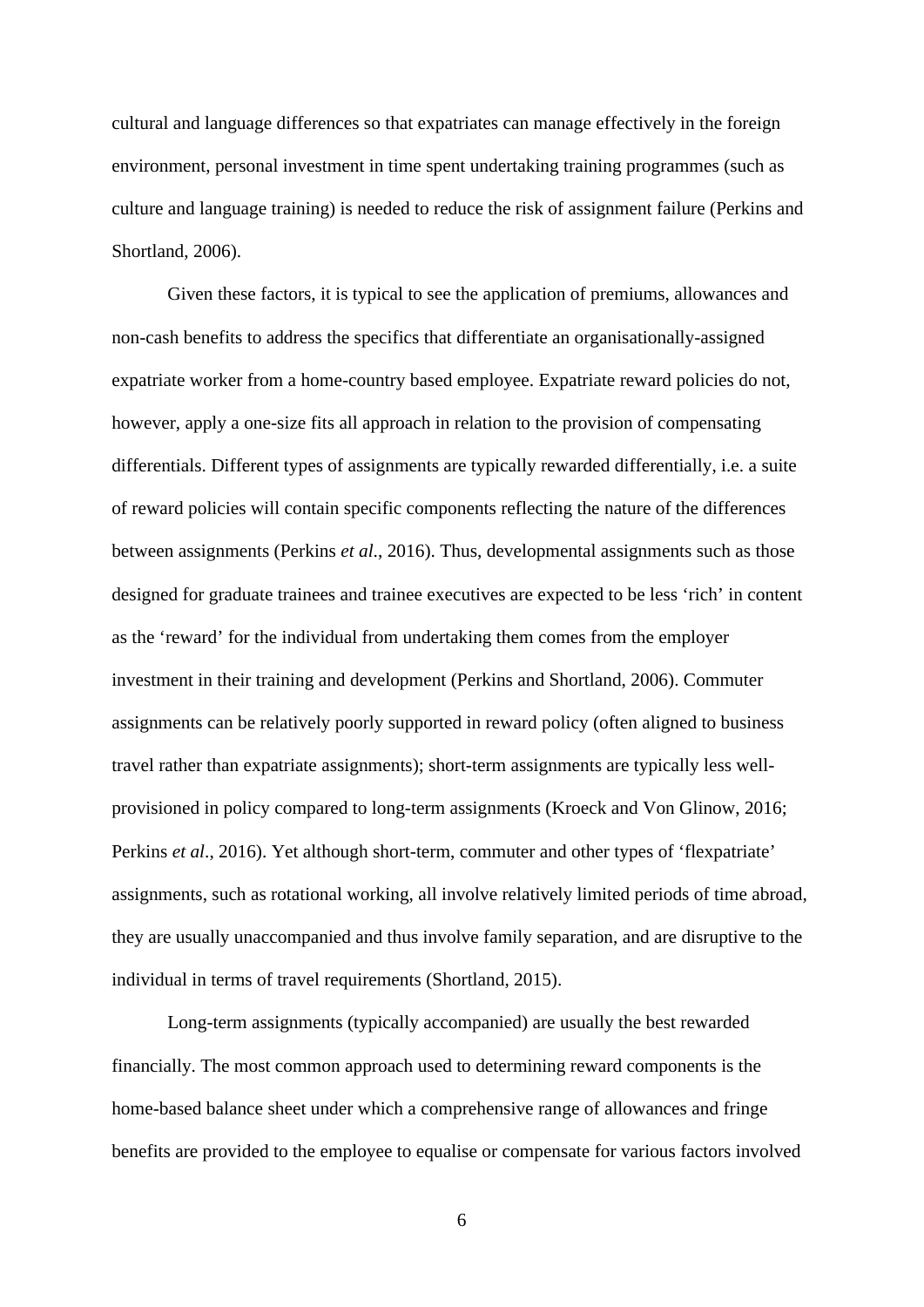in expatriation. The design of the balance sheet, underpinned by tax equalisation, aims to expedite mobility between and among high and low cost destinations (Perkins *et al*., 2016).

Host-based pay may not achieve the same outcomes in relation to the facilitation of geographic mobility, but it is regarded as a less expensive method of expatriate reward and it does provide equity in the host country regardless of expatriates' home country origin. However, the use of this approach may serve to increase total remuneration for those expatriates moving from countries where lower salaries and benefits apply, or provide broadly equivalent remuneration for those moving from higher salary/benefit home countries. A pay supplement may be required if the assignee is asked to move from a high paying to a lower paying country under the host-based approach (Kroeck and Von Glinow, 2016).

Different approaches to expatriate reward with adjustments to pay made as necessary to achieve the desired end point might seem logical to employers, but to assignees undertaking expatriation, the rationale for different groups receiving different levels of compensation and benefits and/or additions or deductions to pay for working in similar environments with common challenges can seem inequitable. Thus, perceived inequities can flow from the use of home- or host-based or other pay systems, as well as from different approaches used to managing different lengths and patterns of mobility even if a single homeor host-based philosophy is held for all assignment types. As organisations increasingly apply segmented or tiered arrangements to provide appropriate compensation from an organisational viewpoint, this results in further differences in levels of support, benefits, premiums and so on linked to assignment purpose, pattern, length, etc. (Air Inc., 2017), suggesting that perceptions of equity/inequity require theoretical examination.

## **Equity theory**

In determining the content of expatriate policies and especially in applying a segmented approach, employers need to consider assignee perceptions of inequity. Equity theory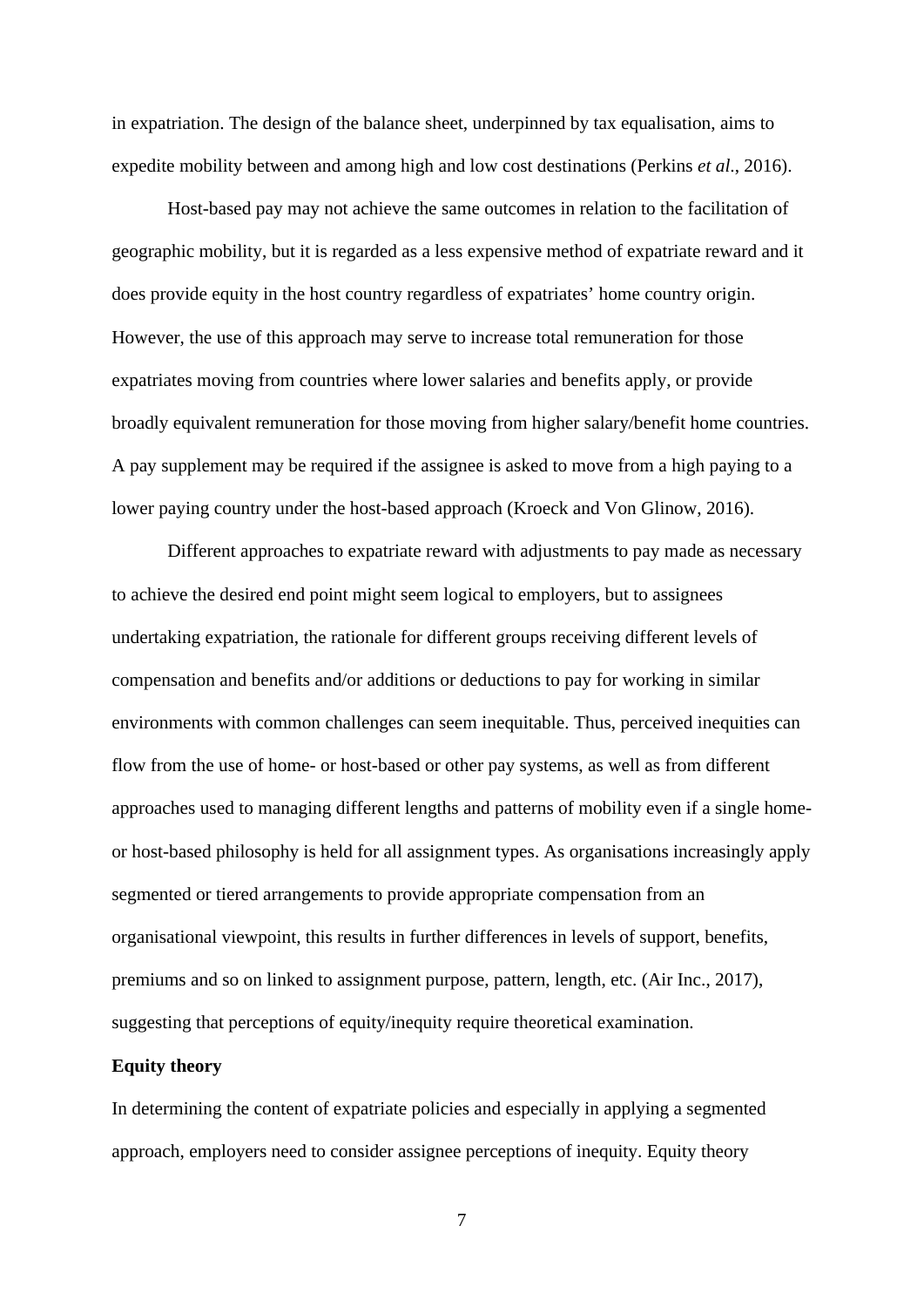(Adams, 1963) is therefore of particular value to employers in helping to regulate the outcomes of expatriate reward policy design and its implementation. Equity theory predicts that reward will only result in assignee satisfaction if it is considered to be equitable and fair. However, perceptions of equity are related to imperfectly correlated inputs and outcomes within the effort-reward exchange relationship.

Assignees invest their contribution to the exchange, bringing as inputs their skills, knowledge and behaviours to the expatriate position. Competencies, as inputs to the exchange relationship, may be recognised and valued in terms of their relevance differently by the individual and the employing organisation. If this is the case then this can lead to a source of perceived inequity. Outcomes, such as pay and benefits, provided to the assignee in exchange for their inputs may or may not be delivered and/or valued as expected, again potentially contributing to perceived inequity. Adams (1963) also indicates that individuals make comparisons between themselves and their colleagues in respect of inputs and outcomes in the exchange relationship. These too can lead to perceptions of inequity. For example, single expatriates may have no requirement for allowances that address children's education, spousal support or provide larger family-sized accommodation. If all (singles and accompanied) perform the same duties, then rewards that reflect family status may be viewed by solo assignees as privileging their colleagues with accompanying family members. Solo assignees may thus seek alternative, additional rewards to boost their package, such that its monetary equivalent equals that given to their accompanied assignee colleagues, thereby matching perceived equity in job inputs to a common level of monetary outcome commensurate with the expatriate role.

As employers increasingly segment international reward policy and introduce approaches that relate ever more closely to the host location's reward philosophy, typically in order to reduce costs, so the potential for an even greater variety of referents occurs. Policies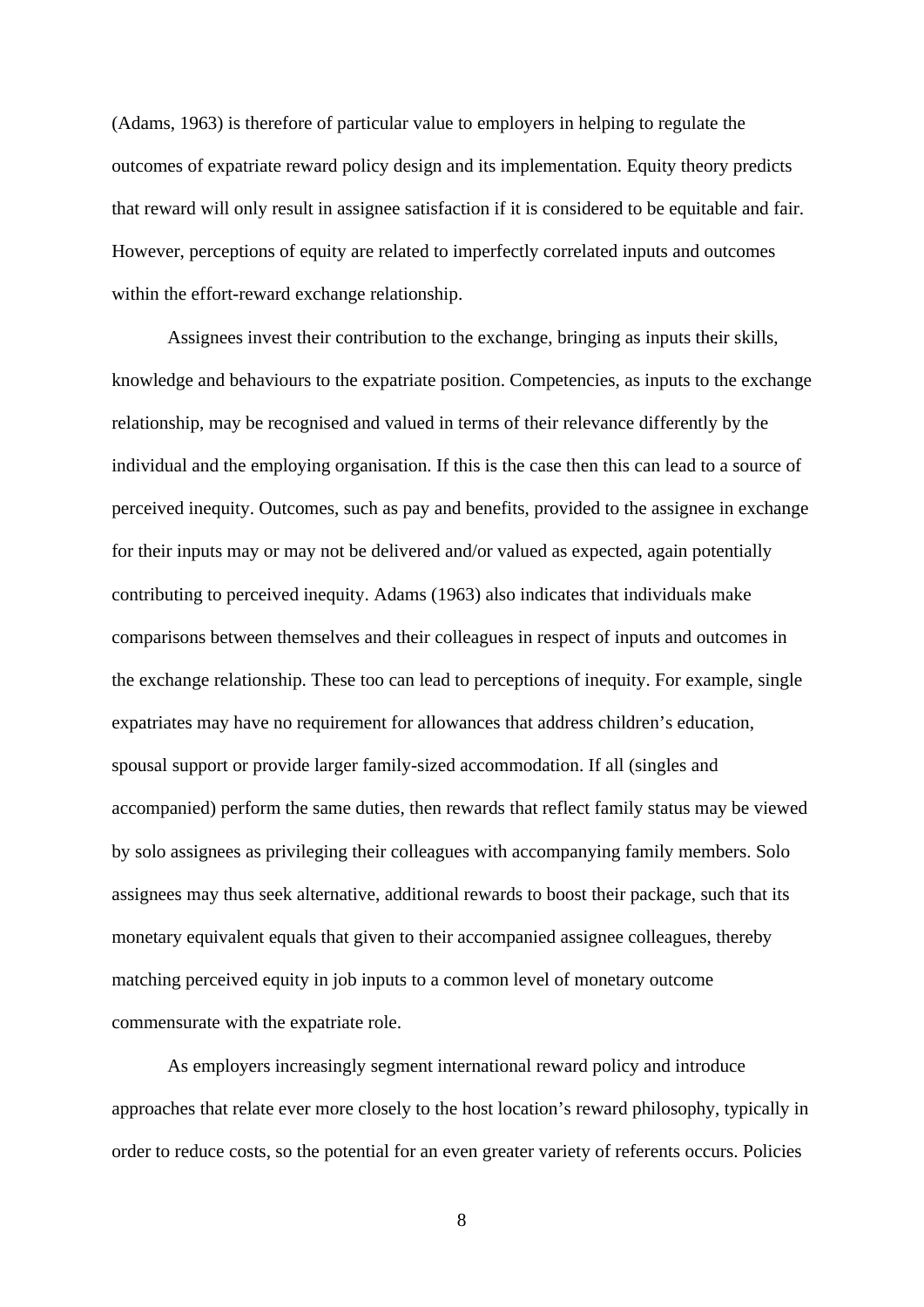that specify different reward components for expatriates on host-based or host-plus arrangements, for volunteer assignees and for locally hired non-nationals, and differentiate these from those terms given to local national hires present a case in point: any variation from local terms applied to these different groups could suggest favourable treatment for some and less favourable for others. As Bonache (2006) suggests, with so many referents, there is inevitability of inequity and reward package dissatisfaction flowing from this perception.

The aim of theory is to predict and, as a consequence, we use it to determine the most appropriate course of action. In relation to international assignment reward policy design, we need to understand when and how assignees will perceive inequity in relation to a mix of inputs and outcomes. Clearly this is very difficult as each individual will have different values, referents and perceptions of inequity. Nonetheless, HR and Global Mobility professionals do need to consider how international assignment reward policy design can influence assignees' perceptions of fair treatment and set out to avoid negative effects as these can result in assignment refusal, poor performance or early return. In addition, they need to consider the influence of the compensation packages offered to expatriates in relation to the effect that these can have on local employees and, in turn, how locals will respond in terms of their working relationships with expatriates. This is particularly notable in newly emerging economies where expatriate compensation can significantly exceed that of locals. This can lead to negative attitudes by locals towards expatriates with consequent adverse effects on the support that they provide, such as willingness to share knowledge (Leung, Lin and Lu, 2017). How locals support expatriates is, of course, crucial for assignees' successful assignment outcomes (Kang and Shen, 2014). Explanation of compensating differentials is necessary to build trust, and demonstrate equity and fair management practices to local employees (Leung *et al*., 2017).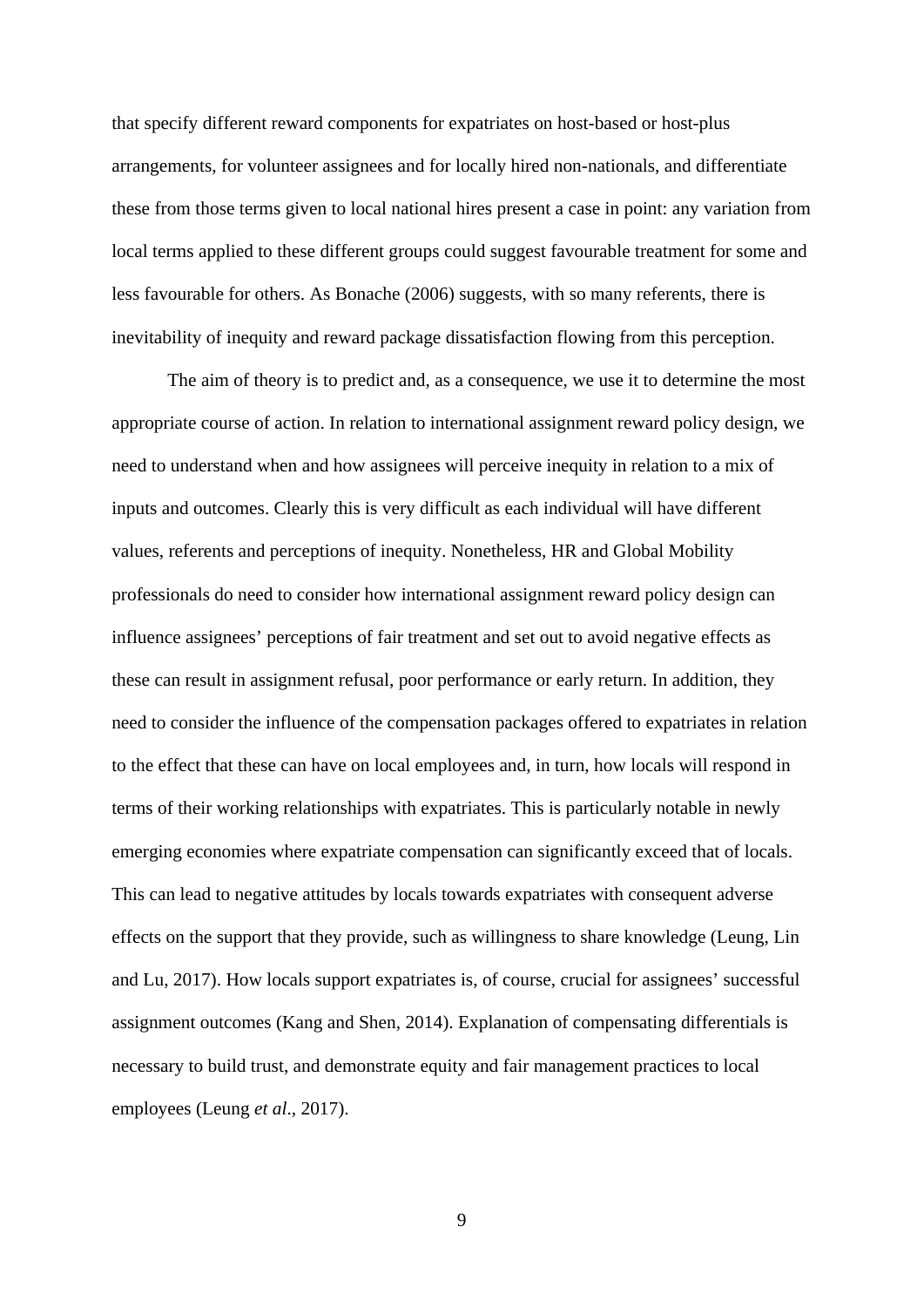Guzzo, Noonan and Elron (1994) point out that the application of assignment policy to expatriates is a sensitive matter. International mobility affects not only workers, but also their families. Hence, employee satisfaction and productive employment relationships may be jeopardised if assignees believe that they have not received appropriate policy application in return for their efforts (and family sacrifices) in undertaking expatriation (Bonache, 2006). Thus, besides the determination of policy content, HR and Global Mobility professionals also need to understand how assignees might evaluate what they receive, the effects of how assignment rewards are allocated, and how reward policy outcomes are communicated as all of these factors influence assignees' views of organisational justice.

#### **Organisational justice**

Organisational justice considerations help HR and Global Mobility professionals to consider the impact of the 'how' – rather than simply the 'what' – of designing and applying international assignment policies, in the context of employee segmentation decisions. Applying organisational justice theory places attention on socio-economic interactions in determining expatriate assignment terms and conditions: how will an individual's socially informed reflections on the distribution of rewards, on the organisational processes leading to such distributions, and related inter-personal experiences, impact on perceived equity or inequity when comparing themselves with other employees? How can we gain a sense of how reasonable individuals consider expatriate reward management to be as an interactive experience in particular contexts? These conclusions may impact directly and/or indirectly on the degree to which expatriates choose to cooperate with MNC managerial intentions; a material consideration given the indeterminacy of the employment relationship (Marsden, 1999). Organisational justice theorists highlight three interconnected elements: distributional justice, procedural justice and interpersonal justice.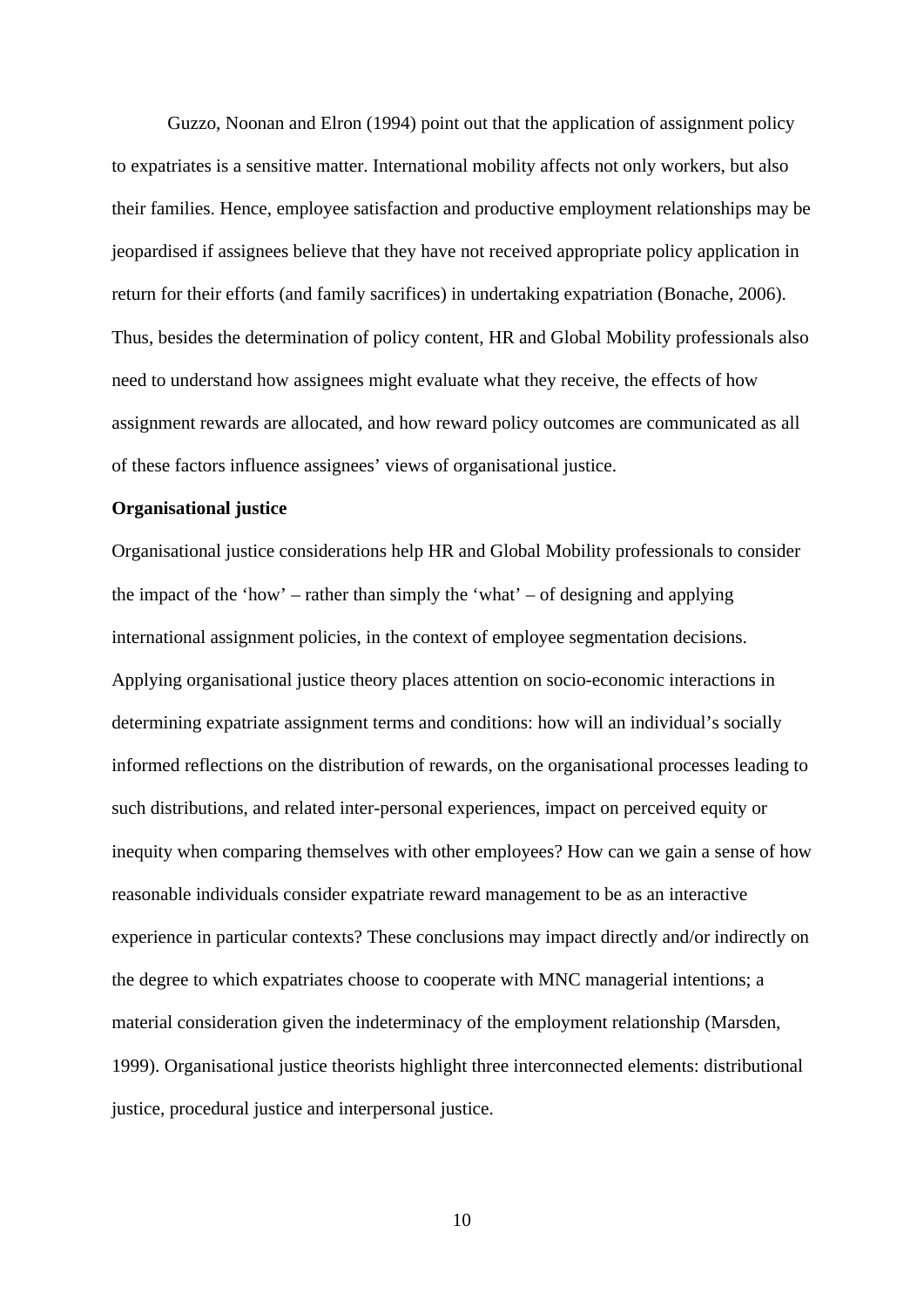'Distributive' justice (Chory and Kingsley Westerman, 2009; Homans, 1961) is proposed as an appropriate theoretical framework to help predict assignees' evaluation of what they receive compared to others. Gilliland *et al.* (2014) argue that this means three elements need to be satisfied. First, that individuals in an employment relationship secure their 'fair share' when being hired, developed, promoted, and rewarded. Referents are selected not by management but by the individual employees – so in the case of expatriates, attention needs to focus on the segment of the population an individual may choose to identify with. This does not mean offering that individual the same terms and conditions as their chosen comparator (whether a fellow international assignee or a local peer). It does require management to offer a credible rationale for their expatriation offer by reference to the context (e.g. the capabilities an individual brings matched to the organisation's needs at the time and the outcomes from applying these capabilities matched to performance expectations and achievement levels by comparable others). Explanations drawing upon distributive justice can thus aid trust building between locals and expatriates (Leung *et al*., 2017) and among expatriates. Second, and this may form part of the explanation for the reward distribution, Gilliland *et al.* (2014) argue that organisationally just outcomes enable an individual to feel valued as more than a collective mass 'labourer'. Instead, individuals see themselves as recognised as having value to the organisation within the group to which they belong, thus satisfying a sense of being a repository of human capital invested in a particular organisational setting, and hence in turn, securing a commensurate return on that investment. Third, the authors point to a moral imperative: rather than being the butt of instrumental compliance, as social beings, individuals need to be treated with dignity and respect – reflected in a just distribution of reward among all 'organisational citizens'. While this may encourage employees to behave reciprocally above and beyond the status of 'hired hands', the argument is that employees themselves may judge managerial actions towards them not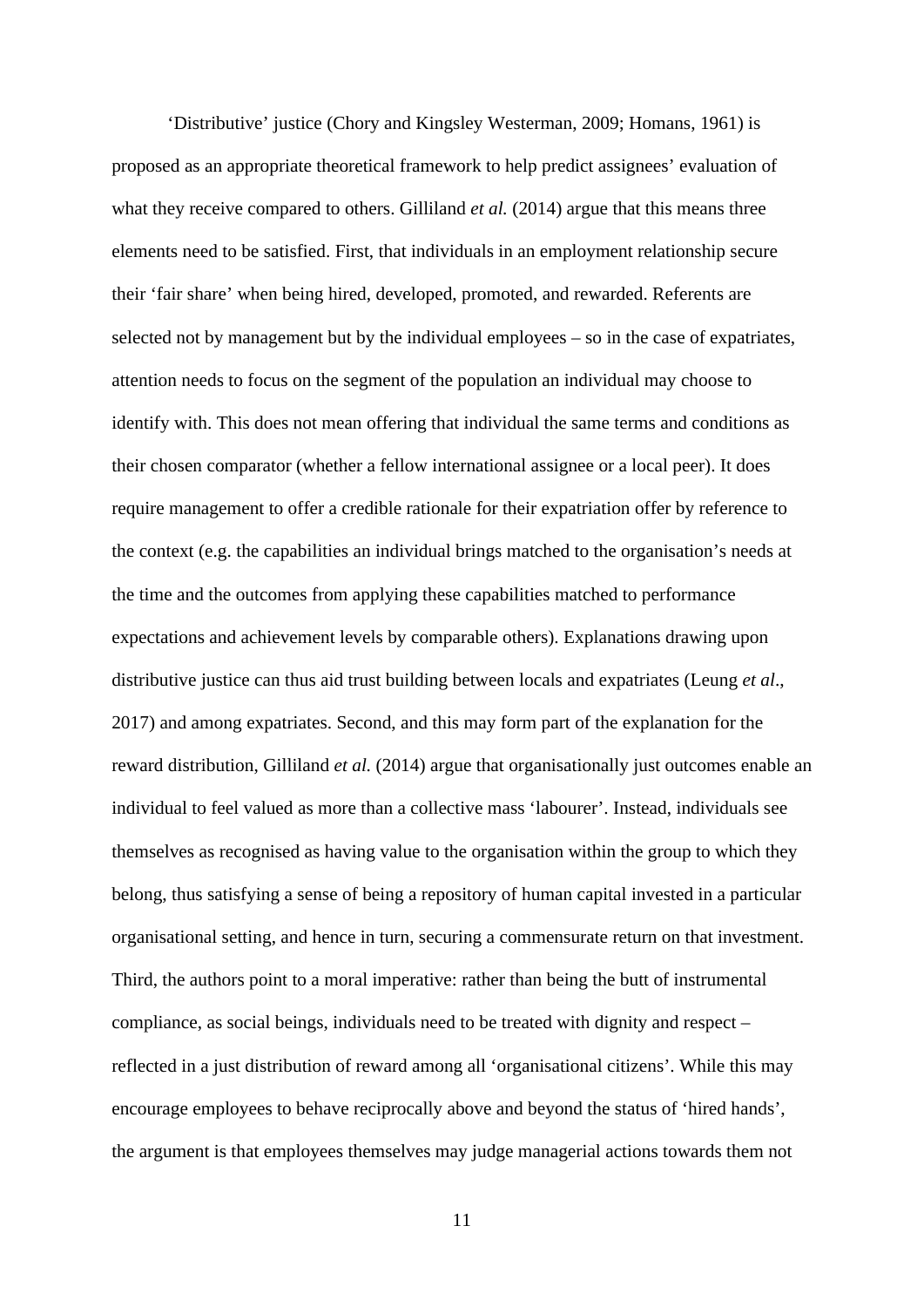only narrowly in making a personal gain, but also by offering or withholding trust in management to 'do the right thing' more broadly (Cugueró-Escofet and Fortin, 2014).

The core notion of procedural justice (Palaiologos et al., 2011) refers to conditions within the organisation that ensure all members have a 'voice' and are enabled to exercise it, with scope to reflect within that exercising of their voice their own particular characteristics. This means that individuals are not merely regarded as indistinct atoms within a homogeneous group, rather their diversity and demographic status (including age, gender, disabilities, sexual orientation, ethnicity, etc.) are taken into account and, in the case of expatriation processes, being mindful that there are consequences more directly salient than in the course of regular employment. In addition, factors such as the individual's family and wider social interconnections must be considered. Relatedly, organisational communications – how policies and their application are explained – and their timing become important in establishing the sense in which organisational management are treating justly those they employ and deploy. Within this conceptualisation, just procedures tend to reference consistency of treatment, ability/willingness to rectify mistakes, absence of bias, and a sense that the manager acted in the only way they reasonably could in the circumstances (Cugueró-Escofet and Fortin, 2014).

Interpersonal justice considerations reflect on the ways an organisational member is treated as they interact with formal organisational agents who control decision making processes when policies are being implemented, such as determining expatriation terms and conditions. Here one may engage with aspects of the employment relationship that go beyond the purely contractual, involving social exchange, which in turn give rise to perceptions of the extent to which the parties are acting in good faith (Wang, Liao, Xia and Chang, 2010). In particular consideration is required when arriving at managerial judgments about how an employee has performed relative to others, and the possible recognition of that performance.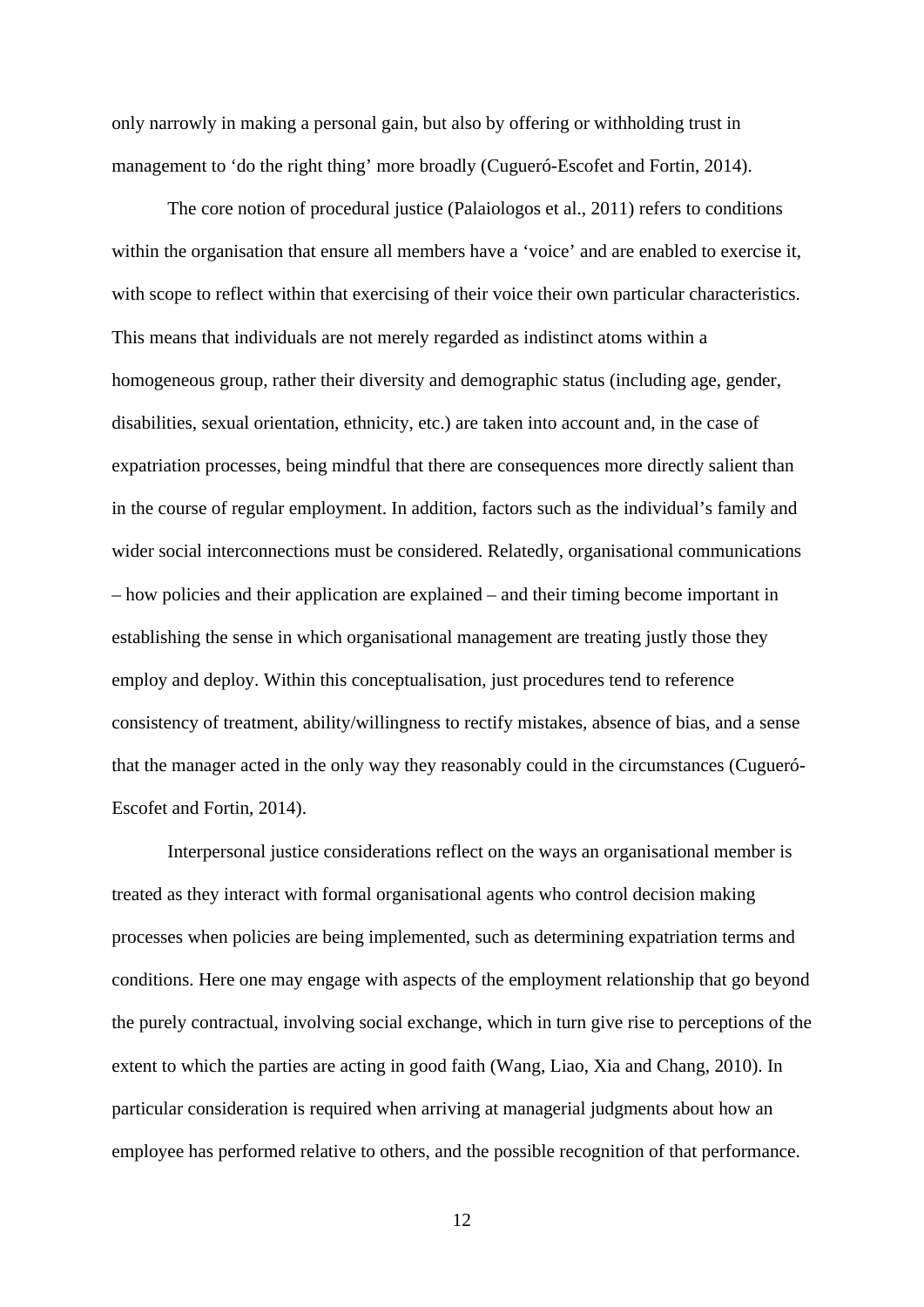As Brown *et al.* (2010) point out in this context, a policy and related procedures may be – and be viewed as – just; but if the actions of those interpreting the policy in action are inappropriate, then the risk for the organisation is that the target of the policy application may regard the outcome as unjust. For example, remarks made by a manager when dealing with an expatriate that might appear to overlook or denigrate the circumstances of the performance they are required to give, or the explanation they give is sensed as falling short of a full appreciation of the individual's circumstances when called on to perform in culturally and institutionally unfamiliar settings.

Finally, in considering questions around organisational justice as this applies to expatriation management within MNCs, policy makers and implementation decision makers face potential risks when considering the social interaction between expatriates and locally employed members of the organisation. Here again, attention is necessary to understand the implications of the context for those interactions and the consequences flowing in terms of organisational commitment in the sense of supporting enactment of managerial priorities and in respect of intention to quit the firm. Space considerations prohibit a detailed discussion of this matter but, if it is assumed that local capabilities are valuable to an employer, perhaps specific knowledge of local market conditions will be needed (for example, working alongside and/or under the direction of assignees from the MNC's parent organisation). Managers would be wise to be informed by organisational justice theory to reflect on the effects of any degree of starkness in compensating differentials between expatriate and local workforce members. Corporate managements may be well advised to think carefully through the ways in which local employees interpret and act on their perceptions of the justice between the comparative distribution of rewards. Will they regard scope for apparently enhanced lifestyles on the part of expatriates and their families as justified in terms of the capacity to enhance the operation to which they belong with consequential positive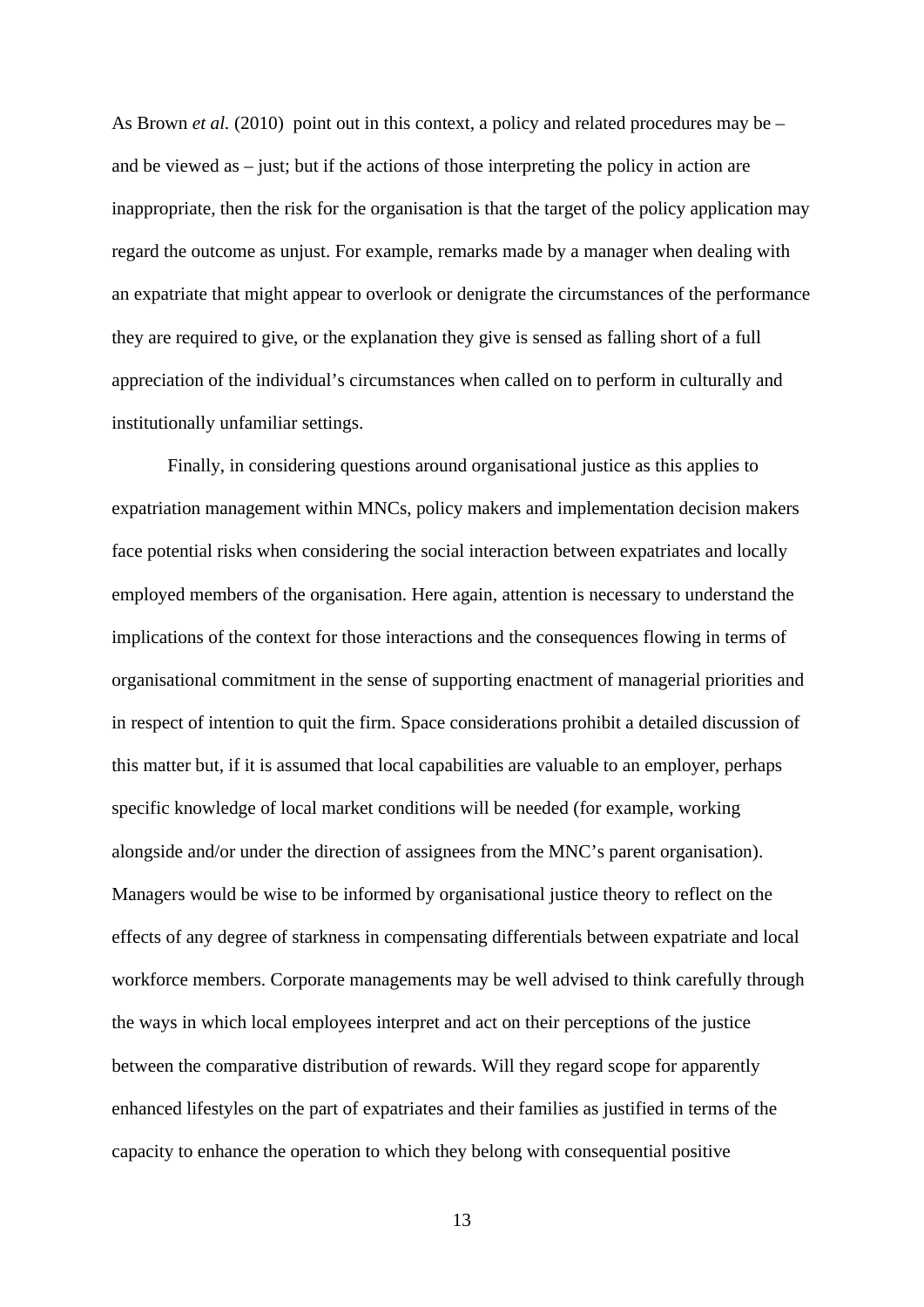implications for their own ongoing employment and scope to be recognised? In what ways can procedures for determining reward outcomes between expatriates and locals be demonstrated as reasonable, and what role is there for transparency of how reward is managed comparatively? How too can organisations ensure that the interactions between expatriates and locals are successful in a specific geographical setting – including when expatriates are accountable themselves for applying corporate reward policy through interactions with the locals on whom they may depend to secure cultural and institutional engagement? Some evidence for the importance of attention by corporate policy makers to this aspect of MNC reward management is supplied in a study of a China-based international joint venture – findings from which suggested that local employees attribute disparities between expatriate and local reward allocations entirely to their employer's overall (i.e. corporate) reward management framework (Choi and Chen, 2007). While the policies and their application may be wholly legitimate, it behoves MNC managements to demonstrate that all employees are treated with dignity and respect. In addition, it must be shown that the reward management policy will operate so as to be judged by all as consistent, unbiased, corrected as necessary and with reasonable actions taken by decision makers appropriate to circumstances (Cugueró-Escofet and Fortin, 2014).

## **Concluding remarks**

Expatriates are typically well-rewarded. Compensating differentials are applied to address aspects of international mobility that are usually considered to be unfavourable – either in relation to working conditions or from being disruptive to family life. Organisations are mindful of cost constraints and, as a result, are engaging in policy segmentation such that a range of different policy content applies to different assignment types. By tailoring international reward policy content to different assignment lengths, patterns and purposes,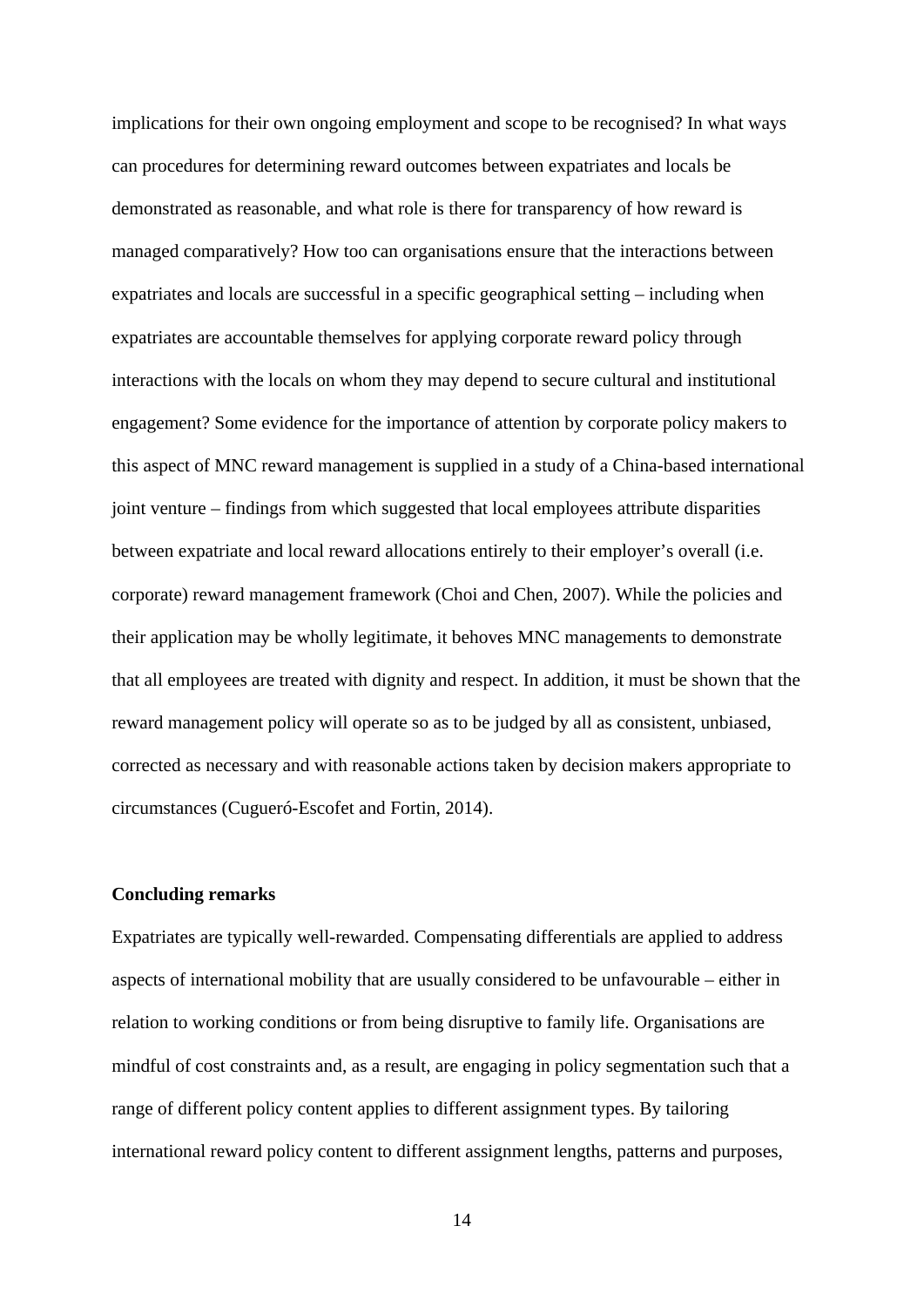some elements can be reduced and unnecessary payments and benefits stripped out to the employer's advantage. As the plethora of differing expatriate reward policy types increases, so variations in reward outcomes experienced by the assignee population becomes greater. This opens the way for comparison between and among different assignee groups with the potential for perceived inequity. Organisations will require very clear communication approaches to explain the variance in base pay and compensatory additions if employees are to fully understand why their rewards differ from those of others in seemingly similar expatriate circumstances. To assist with this, relevant theory can help to guide approaches to policy development and its communication. Under that rubric, organisational justice considerations provide a series of checks and balances that MNC managers may draw on when establishing expatriate rewards, mindful that individuals may be expected to calibrate their cooperation with organisational priorities related not only to the sense of fairness in reward distribution outcomes, but also by reference to the procedures via which these are enacted. Taking account of the specific circumstances in which expatriates are expected to operate, as well as their demographic characteristics, and the quality of social interaction between the expatriate and formal organisational agents who specifically determine policy and procedural application to them by reference to others, it is important to remember that referents are not necessarily mandated organisationally but are selected subjectively by the expatriates themselves.

## **References**

Adams, S. J. (1963). Towards an understanding of inequity. *Journal of Abnormal and Social Psychology*, 67(5), 422-436. doi: org/10.1037/h0040968

Air Inc. (2016). *Mobility outlook survey*. Cambridge, MA: Air Inc.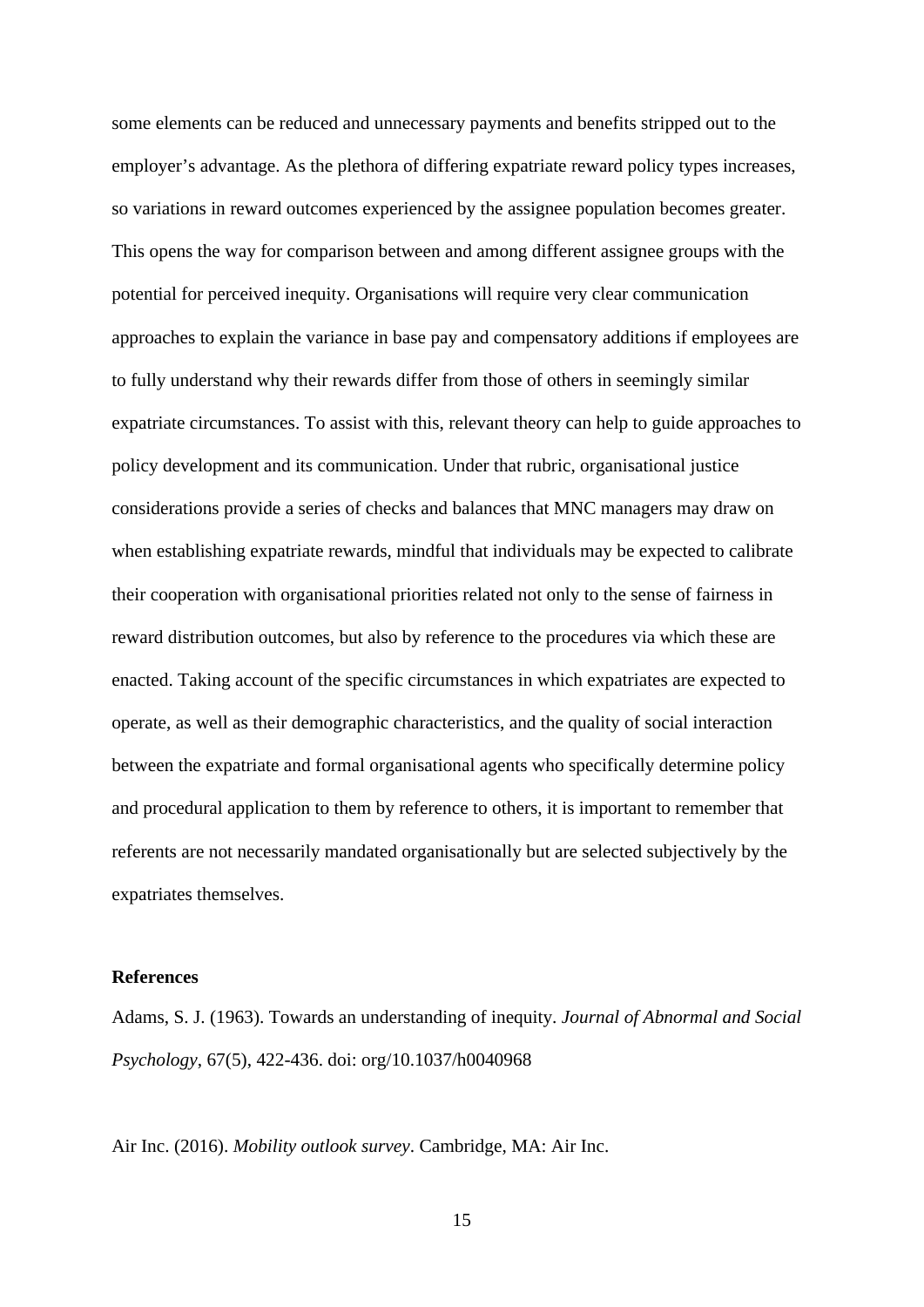Air Inc. (2017). *Mobility outlook survey*. Cambridge, MA: Air Inc.

Bonache, J. (2006). The compensation of expatriates: a review and a future research agenda. In G. K. Stahl, & I. Björkman (Eds.), *Handbook of research in international human Resource management* (pp. 158-175). Cheltenham, UK: Edward Elgar.

Brookfield. (2016). *Global mobility trends survey*. Chicago, IL: Brookfield Global Relocation Services.

Brown, G., Bemmels, B., & Barclay, L. J. (2010). The importance of policy in perceptions of organizational justice. *Human Relations,* 63(10), 1587-1609. doi: 10.1177/0018726710362273

Byrne, Z. S., & Cropanzano, R. (2001). History of organizational justice: the founders speak. In R. Cropanzano (Ed.), *Justice in the workplace (volume II): from theory to practice* (pp. 3- 26). Mahwah, NJ: Lawrence Erlbaum Associates.

Choi, J., & Chen, C. C. (2007). The relationships of distributive justice and compensation system fairness to employee attitudes in international joint ventures. *Journal of Organizational Behavior*, 28(6), 687-703. doi: 10.1002/job.438

Chory, R. M., & Kingsley Westerman, C. Y. (2009). Feedback and fairness: the relationship between negative performance feedback and organizational justice. *Western Journal of Communication*, 73(2), 157-181. doi: org/10.1080/10570310902856055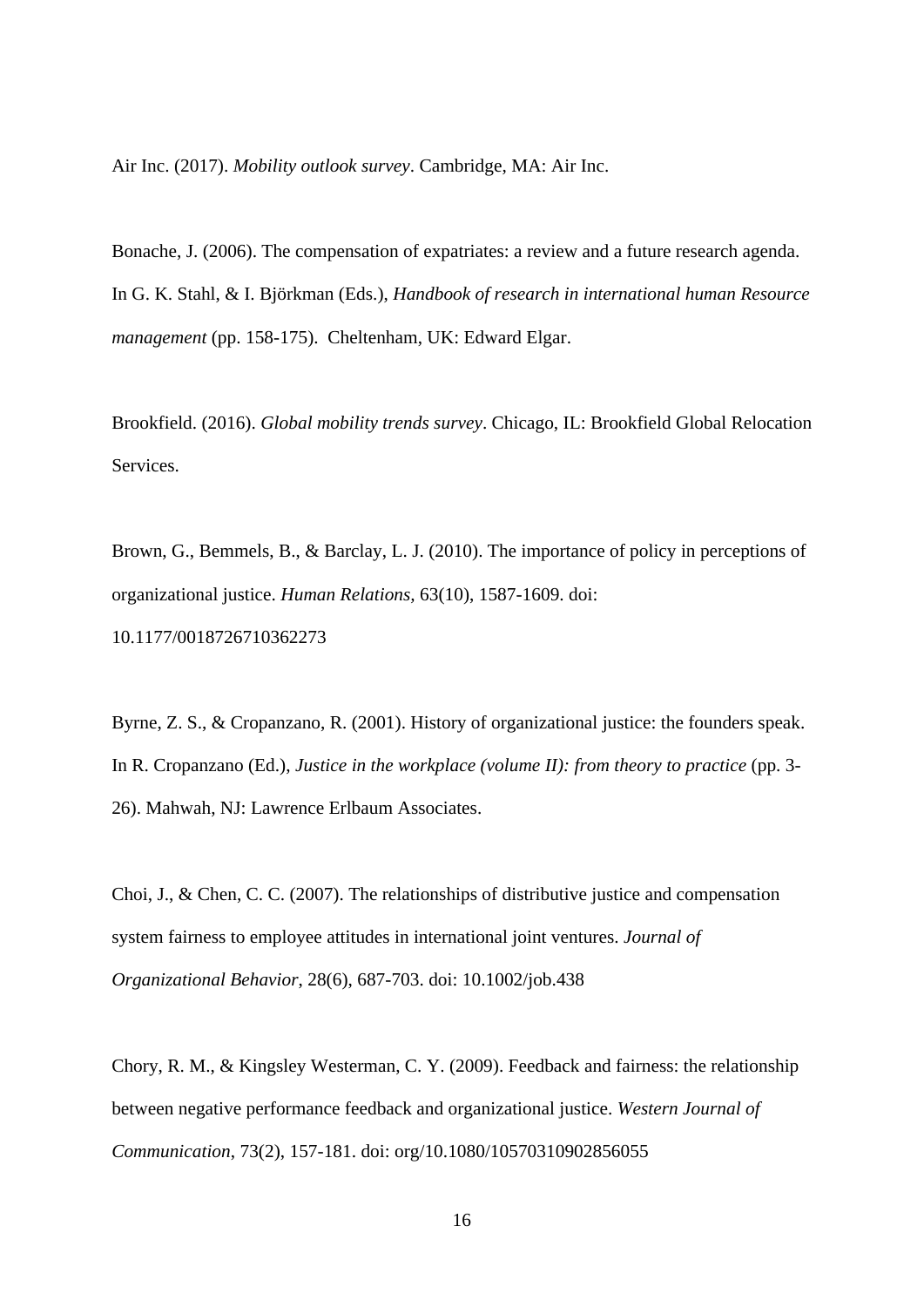Cugueró-Escofet, N., & Fortin, M. (2014). One justice or two? A model of reconciliation of normative justice theories and empirical research on organizational justice. *Journal of Business Ethics*, 124(3), 435-451. doi 10.1007/s10551-013-1881-1.

Colquitt, J. A., Greenberg, J., & Zapata-Phelan, C. P. (2005). What is organizational justice? A historical overview. In J. Greenberg, & J. A. Colquitt (Eds.), *Handbook of organizational justice* (pp. 3-56). Mahwah, NJ: Lawrence Erlbaum Associates.

Dickmann, M., & Baruch, Y. (2011). *Global careers*. Abingdon, UK: Routledge.

Fischlmayr, I. C., & Kollinger, I. (2010). Work-life balance – a neglected issue among Austrian female expatriates. *International Journal of Human Resource Management*, 21(4), 455-487. doi: org/10.1080/09585191003611978

Forster, N. (1992). International managers and mobile families: the professional and personal dynamics of trans-national career pathing and job mobility in the 1990s. *International Journal of Human Resource Management*, 3(3), 605-623. doi: org/10.1108/eb028207

Gilliland, S. W., Gross, M. A., & Hogler, R. L. (2014). Is organizational justice the new industrial relations? A debate on individual versus collective underpinnings of justice. *Negotiation and Conflict Management Research*, 7(3), 155-172. doi: 10.1111/ncmr.12031

Guzzo, R. A., Noonan, K. A., & Elron, E. (1994). Expatriate managers and the psychological contract. *Journal of Applied Psychology*, 79(4), 617-626. doi: org/journals/apl/79/4/617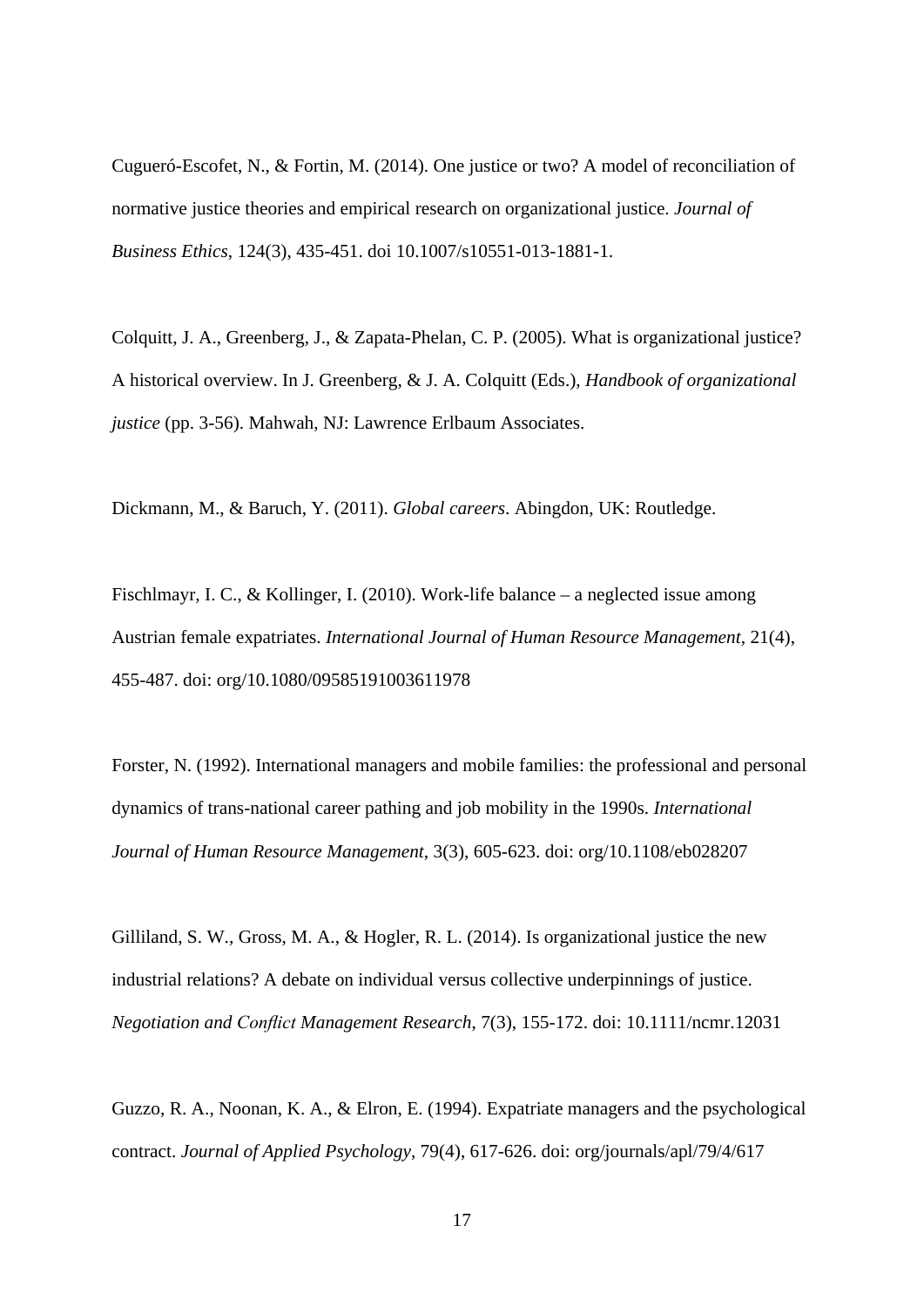Hansen, A. M., Byrne, Z. S., & Kiersch, C. E. (2013). Development and validation of an abridged measure of organizational justice. *The Journal of Psychology*, 147(3), 217-244. doi: [10.1080/00223980.2012.683054](https://dx.doi.org/10.1080/00223980.2012.683054)

Harvey, M., & Moeller, M. (2009). Expatriate managers: a historical review. *International Journal of Management Reviews*, 11(3), 275-296. doi: 10.1111/j.1468-2370.2009.00261

Homans, G. C. (1961). *Social behavior: its elementary forms*. New York, NY: Harcourt, Brace and World.

Kang, H., & Shen, J. (2017). Antecedents and consequences of host-country nationals' attitudes and behaviors toward expatriates: what we do and do not know. *Human Resource Management Review*. doi: 10.1016/j.hrmr.2017.07.001

Kroeck, K. G., & Von Glinow, M. A. (2016). Total rewards in the international context. In A.-W. Harzing, & A. H. Pinnington (Eds.), *International human resource management* (pp. 429-467). London: Sage.

Leung, K., Lin, X., & Lu, L. (2014). Compensation disparity between locals and expatriates in China: a multilevel analysis of the influence of norms. *Management International Review*, 54(1), 107-128. doi: 10.1007/s11575-013-0190-3

Marsden, D. (1999). *A theory of employment systems*. Oxford: Oxford University Press.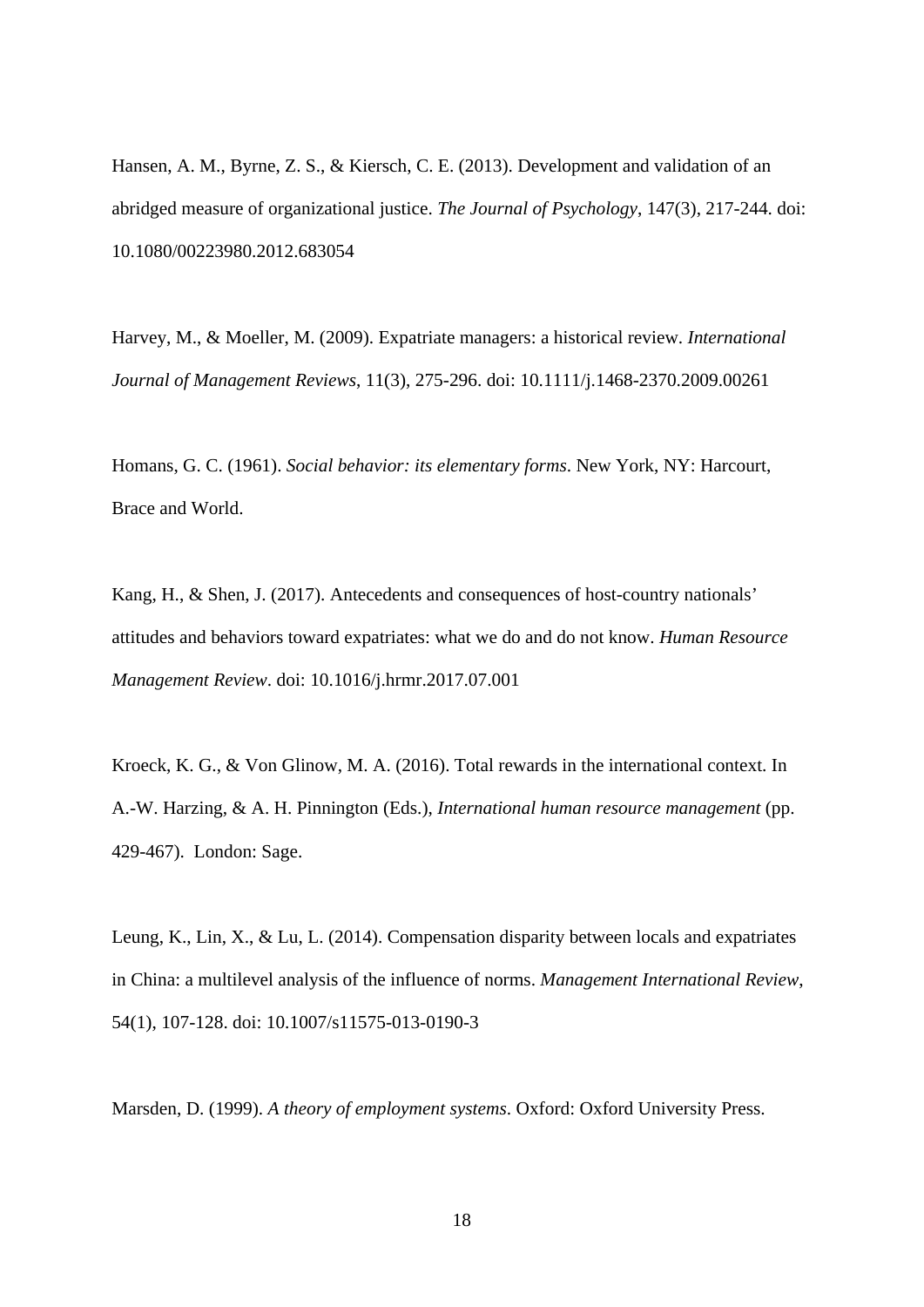Orser, B., & Leck, J. (2010). Gender influences on career success outcomes. *Gender in Management: An International Journal*, 25(5), 386-407. doi: 10.1108/17542411011056877

Palaiologos, A., Papazekos, P., & Panayotopoulou, L. (2011). Organizational justice and employee satisfaction in performance appraisal. *Journal of European Industrial Training*, 35(8), 826-840. doi: 10.1108/03090591111168348

Perkins, S. J., & Shortland, S. M. (2006). *Strategic international human resource management: choices and consequences in multinational people management*. London: Kogan Page.

Perkins, S. J., White, G., & Jones, S. (2016). *Reward management: alternatives, consequences and contexts*. London: CIPD.

Rosen, S. (1986). The theory of equalizing differences. In O. Ashenfelter & R. Layard (Eds.), *Handbook of labor economics, volume 1*. (pp. 641-692). Amsterdam: Elsevier Science Publishers B.V.

Shortland, S. (2015). The 'expat factor': the influence of working time on women's decisions to undertake international assignments in the oil and gas industry. *The International Journal of Human Resource Management*, 26(11), 1542-1473. doi: 10.1080/09585192.2014.938681

Shortland, S., & Cummins, S. (2007). Work-life balance: expatriates reflect the international dimension. *Global Business and Organizational Excellence*, 26(6), 28-42. doi: 10.1002/joe.20172